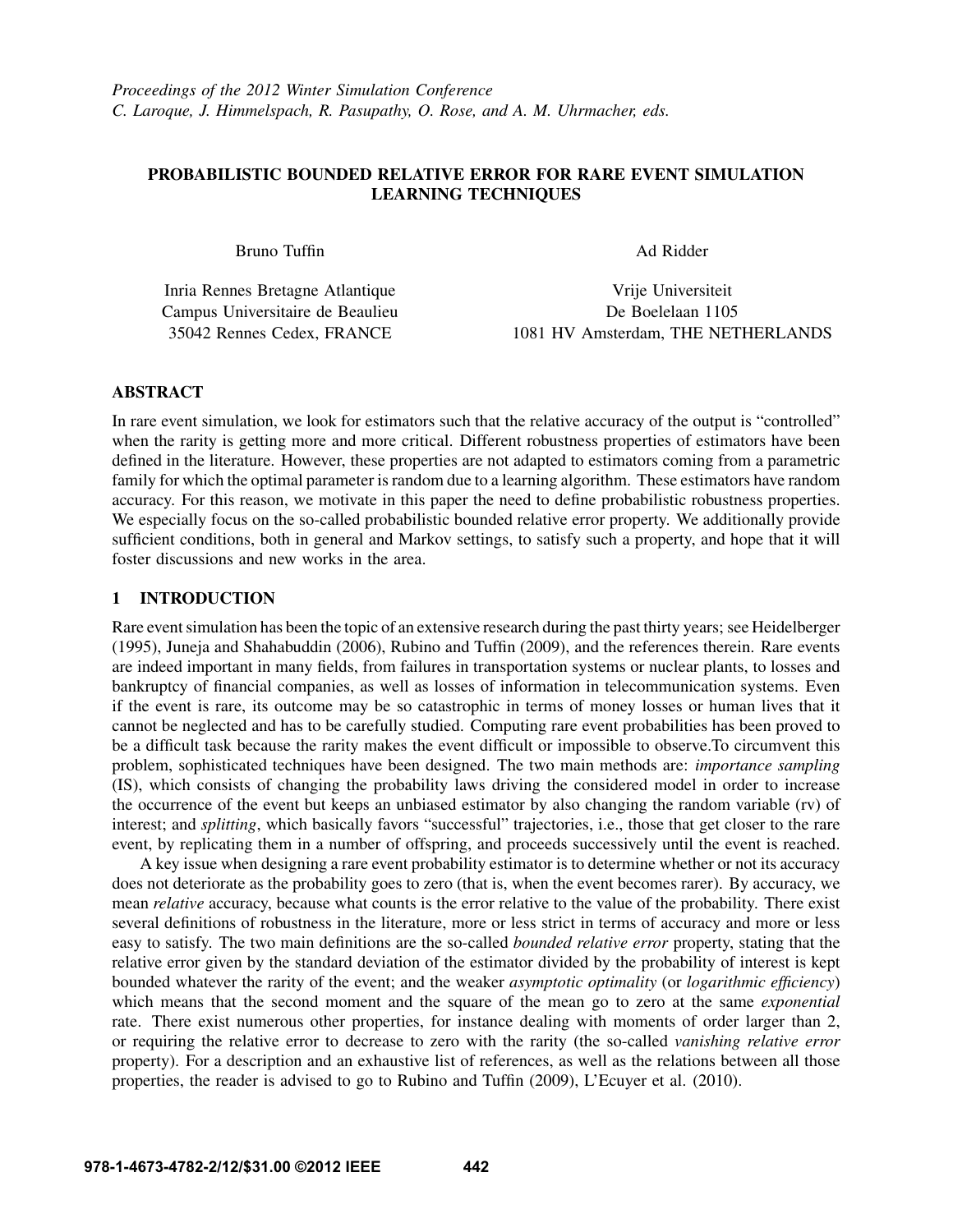But many rare event estimators come from adaptive techniques where parameters leading to a valid estimator are learned during a presimulation stage, such as in the *cross-entropy method* (CE). Consequently, the parameters are random. In CE the optimal parameters are derived from the minimization of the Kullback-Leibler distance between the considered parametric family and the zero-variance IS change of measure (Rubinstein 1999). After this learning phase, the rare event can be estimated thanks to a long(er) simulation. Since the parameters are random, it is hard to *guarantee* robustness property for a given choice of parameters. This randomness has to be addressed though when discussing robustness, and to our knowledge it has never been considered in the literature. The goals of this paper are therefore threefold:

- We aim first at illustrating that getting a robustness property may be itself random for adaptive methods, and that an adaptive algorithm can yield estimators with a wide diversity of results. We limit ourselves in this paper to IS.
- Our main goal is then to define *probabilistic robustness properties*, describing that a robustness property is verified with a given probability. We here focus on *probabilistic bounded relative error*, looking at the evolution of the relative error produced by the confidence interval as the event goes rarer, for a given choice of the (random) IS parameters. We also discuss briefly the property that the overall estimator should satisfy. Remark that the other existing robustness properties can easily be extended to the probabilistic case in a similar way and without complication.
- We then provide sufficient conditions under which those probabilistic robustness properties are verified.

The rest of this paper is organized as follows. Section 2 describes the basic ideas of adaptive IS, and more specifically the CE algorithm. It also illustrates why the classical robustness analysis can hardly be applied in this context. Section 3 introduces the definitions of probabilistic bounded relative error that we feel relevant for this kind of problem. Section 4 presents a general sufficient condition in order to verify this property, and the specific contexts of highly reliable Markovian systems and of the simple and toy M/M/1/b queue are described in Section 5 and Section 6.

### 2 RARE EVENT SIMULATION AND RELATED ROBUSTNESS ISSUE

Consider the estimation of

$$
\mu = \mathbb{E}[g(X)] = \int g(x)d\mathbb{P}(x)
$$

where *X* is a rv distributed according to probability measure  $\mathbb{P}$ . Parametric IS makes use of a family of measures  $\{\mathbb{P}_{\theta} : \theta \in \Theta\}$  on a set  $\Theta$  of parameters. Note that we do not assume that the default or original probability measure  $\mathbb P$  is a member of this family. If  $d\mathbb P_\theta(x) > 0$  when  $g(x)d\mathbb P(x) \neq 0$ , then

$$
\mathbb{E}[g(X)] = \int g(x) \frac{d\mathbb{P}(x)}{d\mathbb{P}_{\theta}(x)} d\mathbb{P}_{\theta}(x) = \mathbb{E}_{\theta}[g(X)L(X)]
$$

with  $L(X) = dP(x)/dP_{\theta}(x)$  the likelihood ratio.

Let us denote by  $Z(\theta) = g(X)L(X) = g(X)dP/dP_{\theta}(X)$  the single run unbiased IS estimator of  $\mu$ when using parameter  $\theta$ . Applying IS is of particular interest when trying to estimate probabilities of rare events *A*; i.e.,  $\mu = p = \mathbb{P}[A] \ll 1$ . Thus,  $g(X) = I\{A\}$  is the Bernoulli rv, whose value is 1 if *A* is reached and 0 otherwise. Typically we sample *n* independent copies of  $Z(\theta)$  and use their sample mean  $\widehat{Z}_n(\theta) = (1/n) \sum_{i=1}^n Z_i(\theta)$  as unbiased estimator. This estimator satisfies a  $\delta$ - $\alpha$  accuracy if

$$
\mathbb{P}(p(1-\delta)<\widehat{Z}_n(\theta)1-\alpha.
$$

Note that this is equivalent to require that the 100(1 –  $\alpha$ )% confidence interval has  $\delta$  relative precision. Applying Chebyshev's inequality or a CLT approximation we obtain that  $\sqrt{ar}[\hat{Z}_n(\theta)]/(p^2\delta^2) < \alpha$  suffices.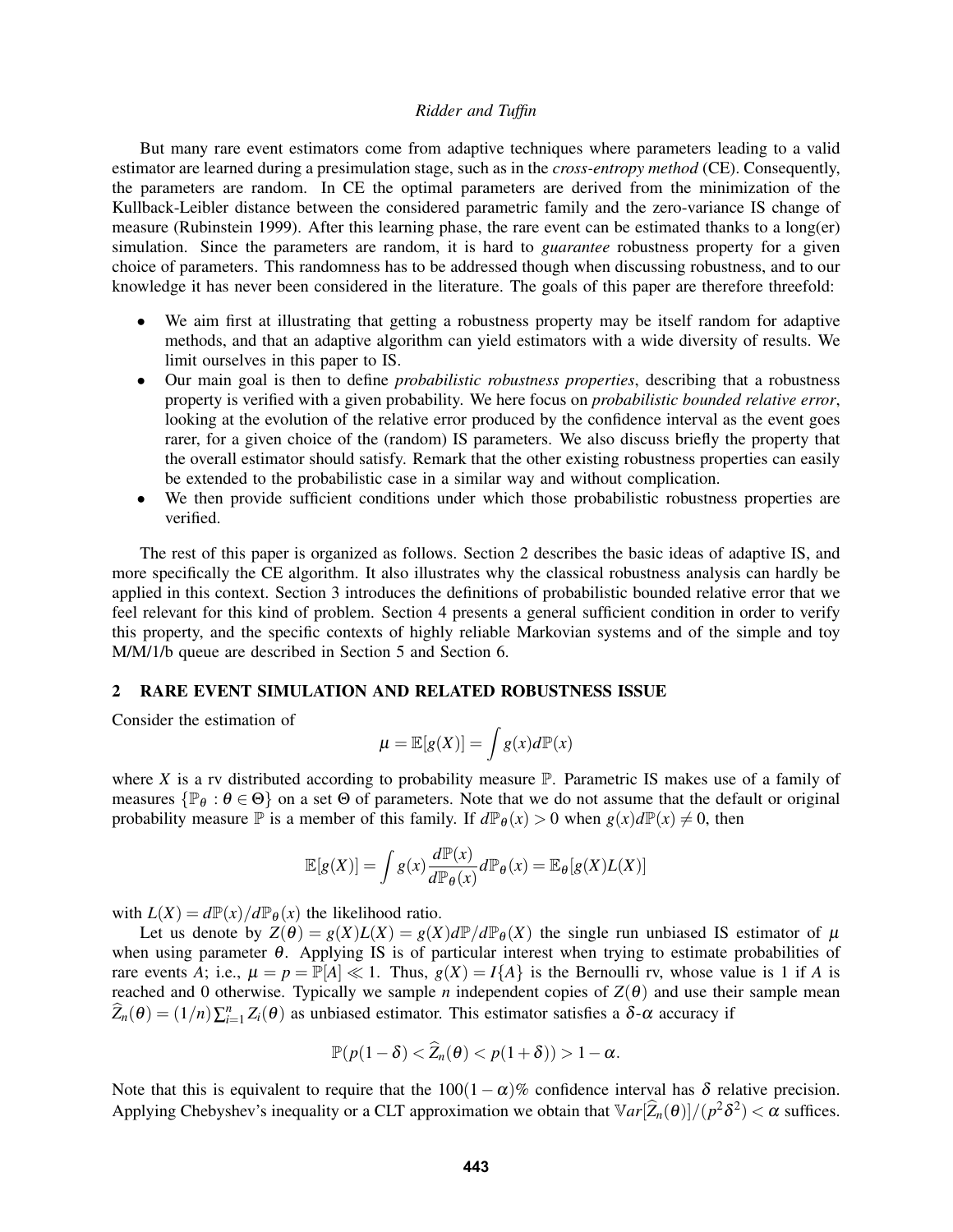Hence, the required sample size is

$$
n \approx \frac{\text{RE}^2[Z(\theta)]}{\delta^2 \alpha},\tag{1}
$$

where  $RE[Z(\theta)] = \sqrt{Var[Z(\theta)]}/p$  is the *relative error* of the single run estimator. Equation (1) relates samples size and relative error. We have a similar relation for the crude Monte Carlo estimator,  $Z = g(X)$ *I*{*A*}, which has relative error. We have a similar relation for the crude within carlo estimator,  $Z = g(A) = I\{A\}$ , which has relative error RE[*Z*] =  $\sqrt{1-p}/\sqrt{p}$ . Then equation (1) says that the required sample size is of order  $(1-p)/p \sim 1/p \rightarrow \infty$  as  $p \rightarrow 0$ . In other words, the rarer the event, the larger the sample size required to get a confidence interval with a fixed relative accuracy.

Using IS makes sense here in order to increase the occurrence of the event and reduce the relative error (Rubino and Tuffin 2009, Chapter 2). For instance, suppose that  $RE[Z(\theta)]$  remains bounded as  $p \rightarrow 0$ . In that case, the sample size needed to get a specified relative accuracy is bounded whatever the rarity of the event. The estimator  $Z(\theta)$  will be said to verify *bounded relative error* (BRE).

But finding out an IS change of measure yielding efficient results (that is an optimal parameter  $\theta$  in the set  $\Theta$ ), and robust to rarity, is not an easy task in general. Adaptive IS tries to learn an optimal  $\theta$ , that is a  $\theta$  minimizing the variance of  $Z(\theta)$  under IS. While this value can be learned during the simulation (i.e., updated at each step, but then data are correlated, complicating the output analysis), we consider here the case where parameters are learned during a presimulation, potentially in a sequential way during *k* steps where IS parameters determined at step *j*−1 are used at step *j*. More precisely, the algorithm is as follows:

- 1. Define  $\theta_0 \in \Theta$
- 2. Presimulation: For  $j = 1$  to  $k$

(a) use a sample of size  $n_j$  of independent copies of *X* generated according to  $\mathbb{P}_{\theta_{j-1}}$ ;

- (b) determine the value  $\theta_i$  minimizing the variance of  $Z(\theta_i)$ .
- 3. Simulation:
	- (a) use a sample *n* of independent copies of  $Z(\theta_k)$  generated according to  $\mathbb{P}_{\theta_k}$ ;
	- (b) provide an estimate of  $\mu$  and an associated confidence interval.

A typical adaptive technique is the so-called Cross-Entropy (CE) method where the minimization procedure is realized to determine the  $\theta \in \Theta$  minimizing the Kullback-Leibler (or Cross-Entropy) distance between the zero-variance change of measure  $\mathbb{P}^{(ZV)}$  and  $\mathbb{P}_{\theta}$ :  $\mathscr{D}(\mathbb{P}^{(ZV)}, \mathbb{P}_{\theta}) = \mathbb{E}^{(ZV)} \left[ \log \frac{d\mathbb{P}^{(ZV)}}{d\mathbb{P}_{\theta}} \right]$ i . When estimating  $\mathbb{E}[g(X)]$ , it is known that the optimal change of measure is  $d\mathbb{P}^{(ZV)} = \frac{|g(X)|}{\mathbb{E}[|g(X)|]}d\mathbb{P}$  (Asmussen and Glynn 2007). This gives after straightforward simplifications

$$
\mathscr{D}(\mathbb{P}^{(\text{ZV})}, \mathbb{P}_{\theta}) = \mathbb{E}\left[\frac{|g(X)|}{\mathbb{E}[|g(X)|]}\log\left(\frac{|g(X)|}{\mathbb{E}[|g(X)|]}d\mathbb{P}\right)\right] - \frac{1}{\mathbb{E}[|g(X)|]} \mathbb{E}\left[|g(X)|\log d\mathbb{P}_{\theta}\right].
$$

The minimization problem is then equivalent to solving at each step *j*

$$
\max_{\theta} \mathbb{E}\left[|g(X)|\log d\mathbb{P}_{\theta}\right] = \max_{\theta} \mathbb{E}_{\theta_{j-1}}\left[\frac{d\mathbb{P}}{d\mathbb{P}_{\theta_{j-1}}}|g(X)|\log d\mathbb{P}_{\theta}\right] \approx \max_{\theta} \frac{1}{n_j} \sum_{i=1}^{n_j} |g(X_i)| \frac{d\mathbb{P}(X_i)}{d\mathbb{P}_{\theta_{j-1}}(X_i)} \log d\mathbb{P}_{\theta}(X_i) \tag{2}
$$

with  $(X_i)_i$  sequence of independent copies of r.v.  $X$ .

The next example illustrates the difficulty to ensure robustness properties when using adaptive techniques. More exactly, it shows that the algorithm, if re-run independently, can lead to learned values of  $\theta$  yielding estimators experiencing large variations in their variance.

**Example 1** Consider a rv *X* exponentially distributed with rate  $\lambda$ , and we want to compute  $\mathbb{P}[X \leq \varepsilon]$  =  $\mathbb{E}[g(X)] = 1 - e^{-\lambda \varepsilon}$  with  $g(x) = I\{x \in [0, \varepsilon]\}.$  Suppose that we use IS and still sample from an exponential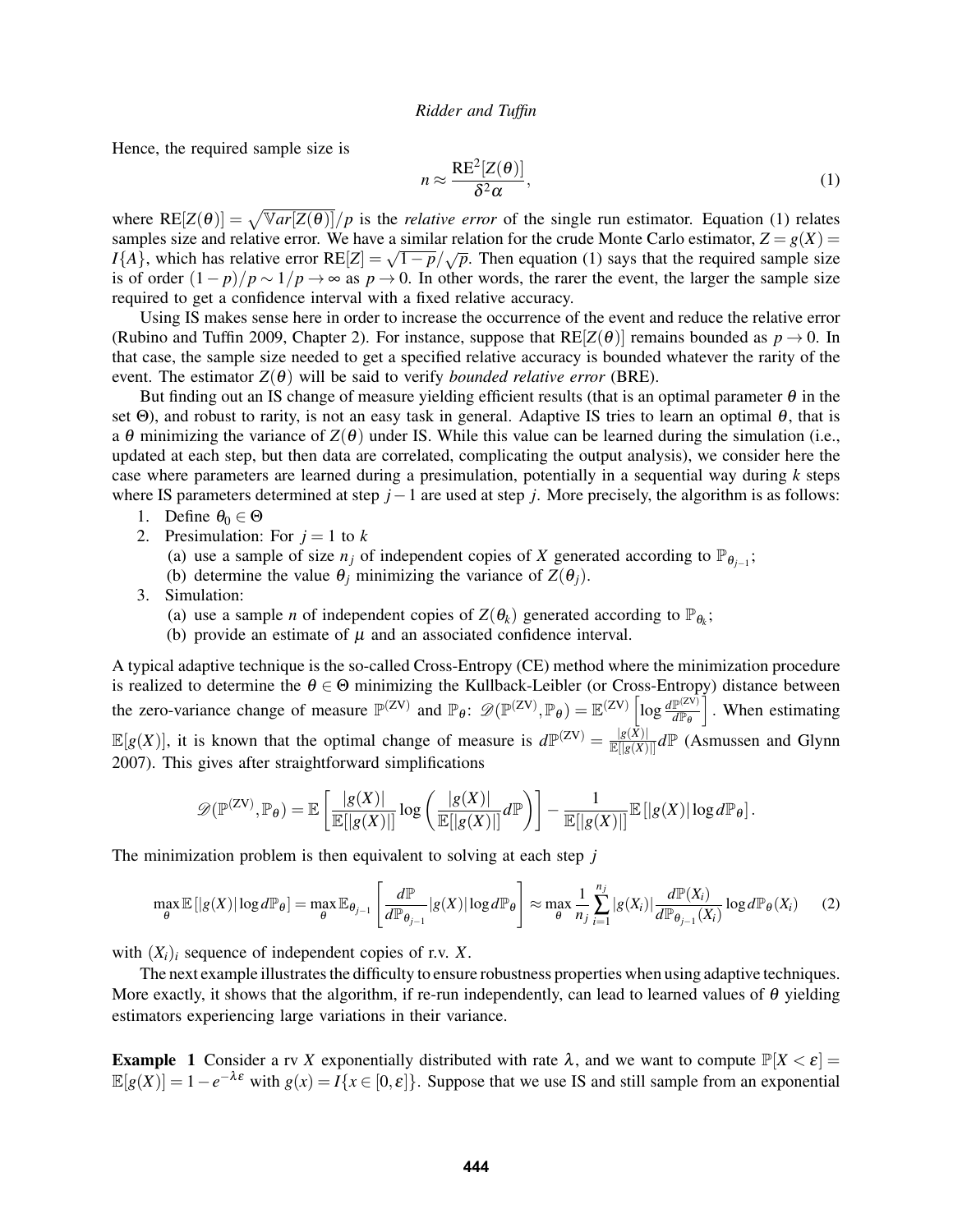density, but with a different rate  $\theta$ , The second moment of that IS estimator is

$$
\mathbb{E}_{\theta}[g(X)^{2}L^{2}] = \int_{0}^{\varepsilon} \left(\frac{\lambda e^{-\lambda y}}{\theta e^{-\theta y}}\right)^{2} \theta e^{-\theta y} dy = \frac{\lambda^{2}}{\theta(2\lambda - \theta)} (1 - e^{-(2\lambda - \theta)\varepsilon}).
$$
\n(3)

The estimator satisfies bounded relative error as  $\varepsilon \to 0$  if  $\mathbb{E}_{\theta}[g(X)^2 L^2]/(\mathbb{E}[g(X)])^2$  remains bounded as  $\varepsilon \to 0$ . One can easily check that it is the case when  $\theta = \alpha/\varepsilon$  for any  $\alpha > 0$ . As a consequence, the value of  $\theta$  minimizing the variance, say  $\theta^{(min)}$ , satisfies BRE too.

We can solve the CE-program (2) by considering the first order condition and interchanging differentiation and expectation. It is an easy exercise to show that

$$
\theta^* = \arg \max_{\theta} \mathbb{E}\left[I\{X \leq \varepsilon\} \log d\mathbb{P}_{\theta}\right] = \frac{\mathbb{P}[X \leq \varepsilon]}{\mathbb{E}[XI\{X \leq \varepsilon\}]} = \frac{1 - e^{-\lambda \varepsilon}}{(1 - e^{-\lambda \varepsilon})/\lambda - \varepsilon e^{-\lambda \varepsilon}} = \frac{2}{\varepsilon} + o(1)
$$

(as  $\varepsilon \to 0$ ). The associated IS estimator with  $\theta^*$  shows BRE from our verification right after (3).

Let  $\lambda = 1$ ,  $\varepsilon = 10^{-2}$ , leading to  $\mathbb{P}[X < \varepsilon] \approx 9.95 \cdot 10^{-3}$ , and (by numerical computations)  $\theta^{(\min)} =$  $\arg\min_{\theta} \mathbb{V}ar_{\theta}[g(X)L] \approx 159.68$ ;  $\theta^* \approx 200.33$ . Consider  $k = 1$  in the CE technique with  $\theta_0 = \lambda$ ; an estimator of  $\theta^{(min)}$  during the presimulation is given from (2) by

$$
\hat{\theta}_{n_1} = \frac{(1/n_1)\sum_{i=1}^{n_1} I\{X_i \leq \varepsilon\}}{(1/n_1)\sum_{i=1}^{n_1} X_i I\{X_i \leq \varepsilon\}} \longrightarrow \frac{\mathbb{P}[X \leq \varepsilon]}{\mathbb{E}[XI\{X \leq \varepsilon\}]} = \theta^* \quad \text{a.s.}(n_1 \to \infty)
$$
\n(4)

We executed 100 experiments with presimulation sample size  $n_1 = 1000$ , and later with  $n = 10^6$  for the final estimation. We observed important variations in the results. The max variance of an experiment was 4.52 10<sup>-4</sup> obtained when  $\theta^{(min)}$  was estimated as  $\hat{\theta}_{n_1} = 492.25$  while the min variance was 5.34 10<sup>-5</sup> obtained when  $\hat{\theta}_{n_1} = 158.00$ , hence a (large) relative ratio of 12.

The disparity obtained when estimating the optimal parameter  $\theta^{(min)}$  in the last example illustrates that we may end up with a parameter selection yielding bad robustness properties. This can happen even if the parameter selection algorithm is performing, just because of (statistical) bad luck. As a consequence, it seems difficult to ensure a *strict* robustness property for the final estimator in adaptive IS simulation for a given choice of parameters, due to tits random nature. Our goal is to define a *probabilistic* robustness property in the next section, describing a satisfactory probabilistic evolution of the relative error in terms of the rarity parameter, and, afterwards, to characterize sufficient conditions to satisfy it. We also briefly look at the overall estimator (parameters plus final estimation) and present a property that it should verify.

Note that similar difficulties have been observed in the literature.

Example 2 Another example is taken from Section 3 of Chan et al. (2011): consider the sum of *n* i.i.d. rv  $X_i$  ( $1 \le i \le n$ ) where each  $X_i$  follows an exponential distribution with parameter 1. The goal is to estimate  $p = \mathbb{P}[X_1 + \cdots + X_n \ge \gamma]$  via IS, with the parametric family of exponential distributions with rate  $\theta > 0$ . It is shown that the optimal  $\theta^{(CE)}$  when using the CE technique is such that (quoting Chan et al. (2011)): "when  $\gamma$  is sufficiently large, the estimation error in obtaining  $\theta^{(CE)}$  in the multi-level CE procedure might be so substantial that it renders the resulting IS estimator unreliable".  $\Box$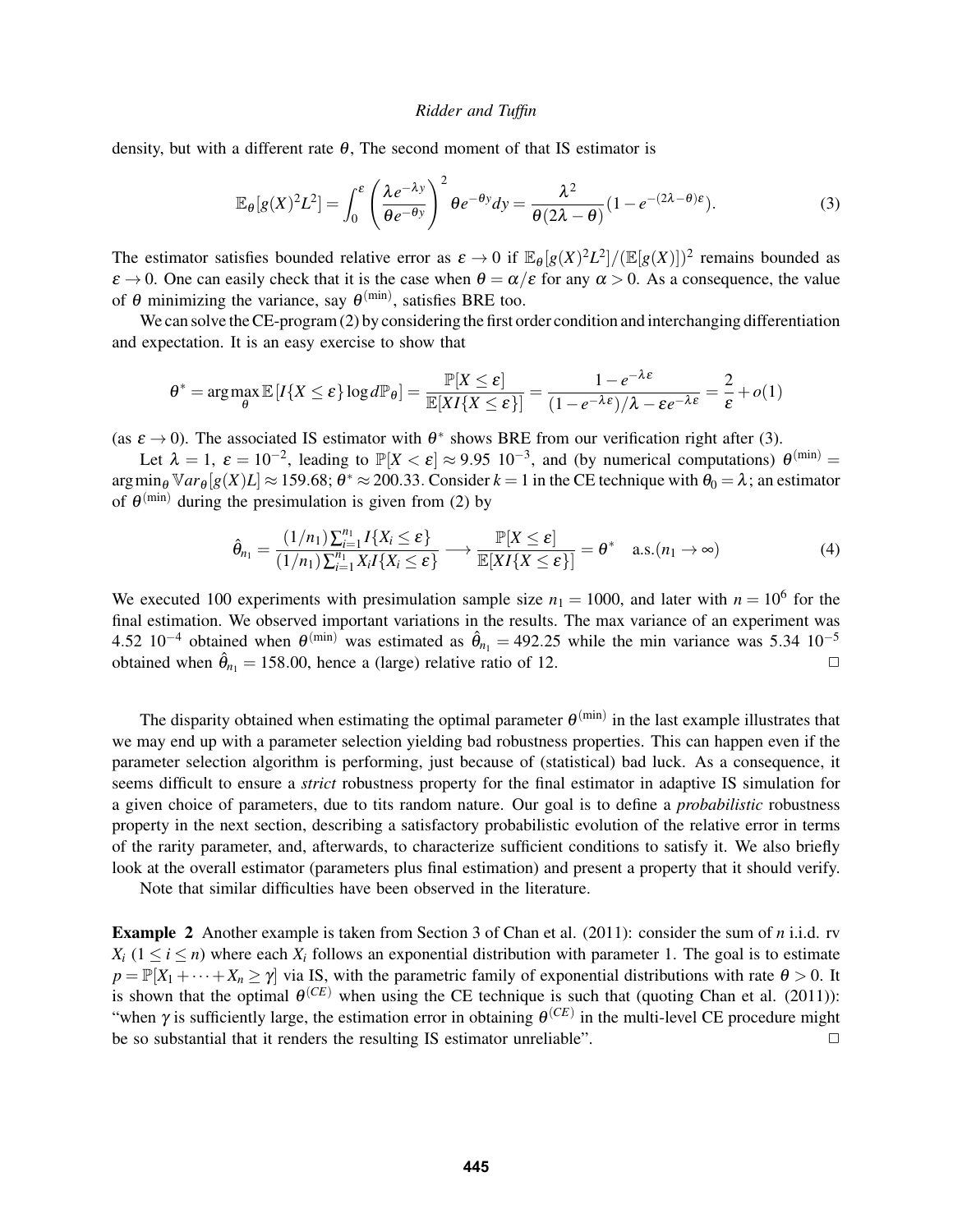#### 3 PROBABILISTIC BOUNDED RELATIVE ERROR DEFINITIONS

We formalize now several notions of Probabilistic Bounded Relative Error (P-BRE). We consider a measurable space ( $\Omega$ ,  $\mathscr{F}$ ) on which is defined a default probability measure P, and a family of parameterized probability measures  $\{\mathbb{P}_{\theta} : \theta \in \Theta\}$ . Let  $X : \Omega \to \mathbb{R}$  be a rv, and  $g : \mathbb{R} \to \mathbb{R}$  be the output function. We can assume that the output function depends on a rarity parameter  $\varepsilon$ , thus we denote  $g_{\varepsilon}(\cdot)$ ; for instance  $g_{\varepsilon}(x) = I\{x \in A(\varepsilon)\}\$ for some sequence of Borel subsets  $\{A(\varepsilon): \varepsilon > 0\}$ . The  $\varepsilon$ -problem is to estimate  $\mu(\varepsilon) = \mathbb{E}[g_{\varepsilon}(X)]$ , where  $\mu(\varepsilon) \to 0$  as the rarity parameter  $\varepsilon \to 0$ . Another framework is when it is the probability measure that depends on  $\varepsilon$ , leading to a family  $(\mathbb{P}_{\varepsilon})_{\varepsilon}$  defined on  $(\Omega, \mathscr{F})$ , and  $\mu(\varepsilon) = \mathbb{E}_{\varepsilon}[g(X)]$  with  $g(x) = I\{x \in A\}$ for a given set *A*.

A member of the parameterized family can be used as an IS measure if  $d\mathbb{P}_{\theta}(x) > 0$  whenever  $g_{\varepsilon}(x) d\mathbb{P}(x) \neq 0$ 0. The zero-variance probability measure  $\mathbb{P}_{\varepsilon}^{(ZV)}$  $\mathcal{E}^{(ZV)}_{\varepsilon}$  for the  $\varepsilon$ -problem is defined by  $d\mathbb{P}^{(ZV)}_{\varepsilon} = \frac{|g_{\varepsilon}(X)|}{\mathbb{E}(|g_{\varepsilon}(X)||)} d\mathbb{P}$ , which is not necessarily a member of the parameterized family. However, suppose that there is some probability space  $(\overline{\Omega}, \overline{\mathscr{F}}, \overline{\mathbb{P}})$  on which we can do experiments, for instance simulations, that allow us to learn  $\mathbb{P}_{\epsilon}^{(ZV)}$  $\frac{1}{\varepsilon}$ . More formally, equip Θ with a sigma-algebra  $\mathscr{F}_{\Theta}$ , and let  $\widehat{\theta} : \overline{\Omega} \to \Theta$  be a measurable mapping. Suppose that we can construct such a rv for each  $\varepsilon$ -problem, resulting in a collection of rv  $\{\widehat{\theta}(\varepsilon): \varepsilon > 0\}$ . The realizations  $\theta(\varepsilon)$  of  $\widehat{\theta}(\varepsilon)$  are used for estimating  $\mu(\varepsilon)$  by the IS measure  $\mathbb{P}_{\theta(\varepsilon)}$ .

Suppose that, in this way, we have constructed for each  $\varepsilon > 0$  an IS measure  $\mathbb{P}_{\theta(\varepsilon)}$ , and its associated IS estimator  $Z(\theta(\varepsilon), \varepsilon)$  being an unbiased estimator of  $\mu(\varepsilon)$ . The relative error of this estimator is

$$
RE(\theta(\varepsilon), \varepsilon) = \frac{\sqrt{\mathbb{V}ar_{\theta(\varepsilon)}[Z(\theta(\varepsilon), \varepsilon)]}}{\mu(\varepsilon)}.
$$

In the line of our observations in the previous section we recall the classical BRE property to a *realization*  $(\theta(\varepsilon))_{\varepsilon}$  of  $(\widehat{\theta}(\varepsilon))_{\varepsilon}$ .

**Definition 1** We say that the IS estimators  $Z(\theta(\varepsilon), \varepsilon)$  show bounded relative errors (BRE) if

$$
\exists K < \infty \text{ that does not depend on } \varepsilon \text{ and for which } \sup_{\varepsilon > 0} \text{RE}(\theta(\varepsilon), \varepsilon) \le K. \tag{5}
$$

Equivalent conditions are  $\sup_{\varepsilon>0} \text{RE}(\theta(\varepsilon), \varepsilon) < \infty$ ;  $\sup_{\varepsilon>0} \frac{\mathbb{E}_{\theta(\varepsilon)}[Z^2(\theta(\varepsilon), \varepsilon)]}{\mu^2(\varepsilon)}$  $\frac{Z(\theta(\varepsilon),\varepsilon)}{\mu^2(\varepsilon)} < \infty$ ; or RE( $\theta(\varepsilon), \varepsilon$ ) =  $O(1)$  as  $\varepsilon \to 0$ .

However, as discussed before, the IS measure  $\mathbb{P}_{\theta(\varepsilon)}$  for the  $\varepsilon$ -problem is chosen randomly according to some learning algorithm. Thus we deal with (random) IS estimators  $Z(\hat{\theta}(\varepsilon), \varepsilon)$  with *random relative errors* RE( $\hat{\theta}(\varepsilon), \varepsilon$ ). In other words, these relative errors are rv  $\overline{\Omega} \to \mathbb{R}$ . Based on this observation, it is a natural step to cast the BRE property (5) in a probabilistic framework.

#### Definition 2

A. We say that the IS estimators  $Z(\hat{\theta}(\varepsilon), \varepsilon)$  show bounded square relative error in expectation, if their relative errors satisfy

$$
\overline{\mathbb{E}}[(RE(\widehat{\theta}(\varepsilon),\varepsilon))^2]=O(1)\quad(\varepsilon\to 0).
$$

B. We say that the IS estimators  $Z(\widehat{\theta}(\varepsilon), \varepsilon)$  show weak probabilistic bounded relative error, if

$$
\forall \alpha \in (0,1) \ \exists \ \text{a constant } K < \infty \ \text{such that} \ \inf_{\varepsilon > 0} \overline{\mathbb{P}}\left(\text{RE}(\widehat{\theta}(\varepsilon), \varepsilon) \leq K\right) > \alpha.
$$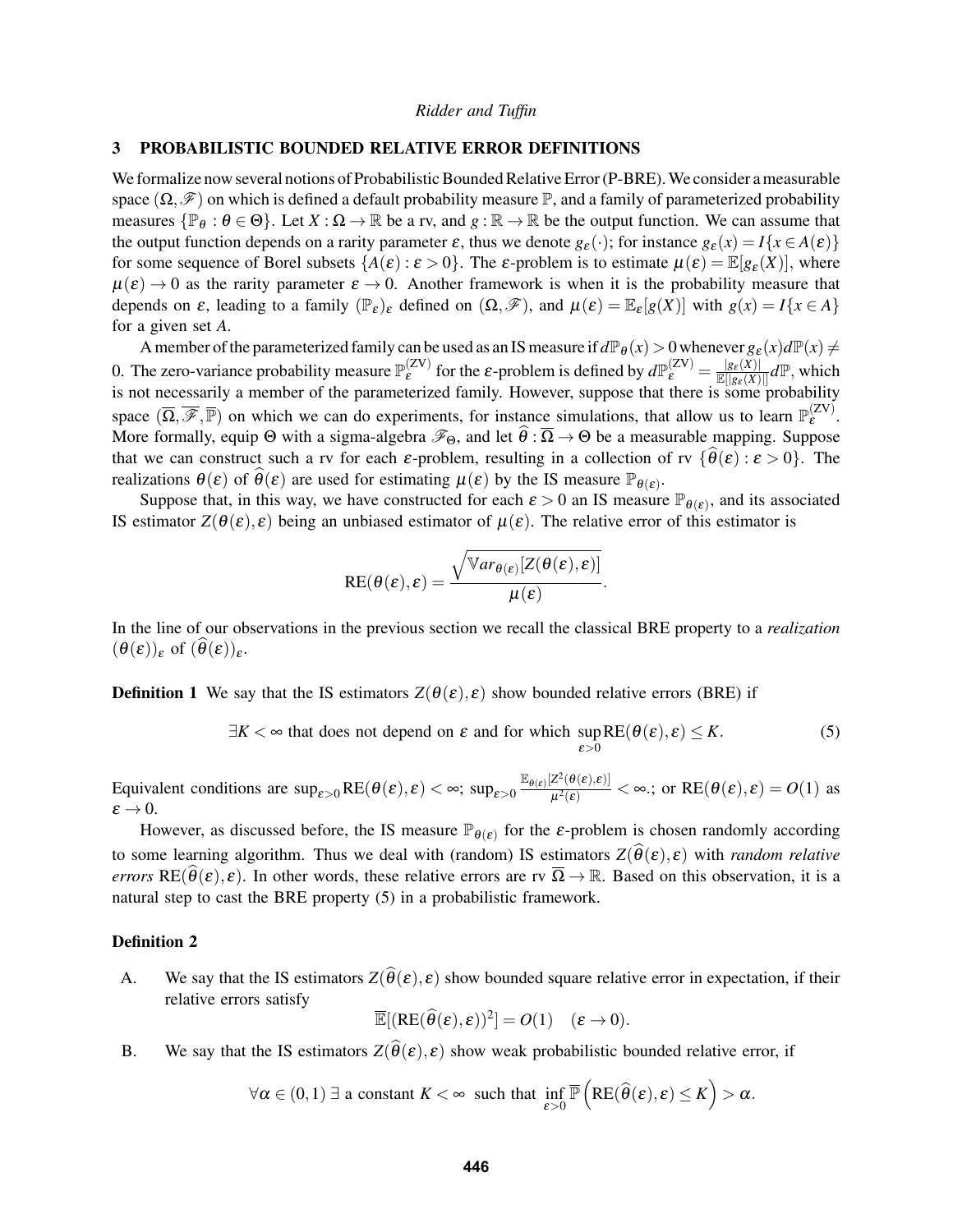C. We say that the IS estimators  $Z(\hat{\theta}(\varepsilon), \varepsilon)$  show strong probabilistic bounded relative error, if

$$
\forall \alpha \in (0,1) \ \exists \ \text{a constant } K < \infty \ \text{such that } \overline{\mathbb{P}}\left(\sup_{\varepsilon > 0} \text{RE}(\widehat{\theta}(\varepsilon), \varepsilon) \leq K\right) > \alpha.
$$

Instead of ensuring BRE almost surely, we give a probabilistic guarantee to have BRE with any specified probability, after an estimation procedure of the parameter(s). Strong and weak probabilistic bounded relative error look at the evolution of the relative error as the rarity parameter goes to 0. The strong sense means that the upper-bound on the relative error has to be verified for every  $\varepsilon$ , while in the weak sense it is not needed, it has to be verified at least with a given probability.

It can be noted that bounded relative error in expectation is linked with the quality of the overall estimator (parameters plus final estimation). Indeed, from Chebyshev's inequality,

$$
\mathbb{P}\left(\left|\frac{\widehat{Z}_n(\widehat{\theta}(\varepsilon),\varepsilon)}{\mu(\varepsilon)}-1\right|\geq \gamma\right)\leq \frac{\mathbb{V}ar[Z(\widehat{\theta}(\varepsilon),\varepsilon)]}{\gamma^2(\mu(\varepsilon))^2n}=\frac{\bar{\mathbb{E}}\left[({\rm RE}(\widehat{\theta}(\varepsilon),\varepsilon))^2\right]}{\gamma^2n}.
$$

The last equality comes from  $\mathbb{V}ar[Z(\widehat{\theta}(\varepsilon), \varepsilon)] = \mathbb{\bar{E}}\left[\mathbb{V}ar[Z(\widehat{\theta}(\varepsilon), \varepsilon)] | \widehat{\theta}(\varepsilon)\right] = (\mu(\varepsilon)^2)\mathbb{\bar{E}}\left[(\text{RE}(\widehat{\theta}(\varepsilon), \varepsilon))^2\right].$ As a consequence, a bounded square relative error in expectation ensures an overall estimator with a bounded number *n* of replications to provide a sufficient accuracy.

From now we rather focus on illustrations and conditions for the strong and weak probabilistic bounded relative error properties, conditions for the property in expectation and the impact on the overall estimator being left for further research. We therefore focus on the evolution of the relative error in terms of  $\varepsilon$ , for a randomly chosen choice of parameters.

Remark 1 Our set-up and definition of randomization of the statistical performance of estimators follow the practice of the learning methods which we mentioned in the introduction. That is, typically one executes a two-stage approach, where the first stage determines parameters by a (pre)simulation procedure. The second stage is for estimating the wished value after having chosen and fixed the parameters. Another view on such randomization would be to select a parameter  $\theta$  at random and execute the simulation using it. Although this seems to be a more natural approach, we do not follow it because we wanted to stay close to the practice mentioned above. Moreover, there are clearly two different probability mechanisms involved: selection of the parameter; running the simulations. Thus, to define properly a statistical property of the estimator, one needs to be unambiguous about these probability mechanisms.

**Remark** 2 As an important remark, one can note that in our definitions of robustness, the parameter  $\hat{\theta}$ depends on  $\varepsilon$  – we do not mention here the required time/presimulation runs to obtain it. It might be the case that the required number of runs is  $n_1(\varepsilon)$  and increases with  $\varepsilon$ . A truly robust algorithm can be said to be one for which the presimulation effort is also kept bounded as  $\varepsilon$  goes to zero. This would lead to definitions of robustness stronger than the one above, but our goal here is not to *define* or put in place such algorithms, it is just to highlight that robustness properties can only be probabilistic for properly chosen presimulation algorithms.

#### 4 SUFFICIENT CONDITIONS FOR P-BRE

Suppose that there exists a collection of IS probability measures  $\{\mathbb{P}_{\theta^*(\varepsilon)} : \varepsilon > 0\}$  for which the associated IS estimators  $Z(\theta^*(\varepsilon), \varepsilon)$  of  $\mu(\varepsilon)$  show bounded relative error; and suppose that we have estimated these probability measures by  $\mathbb{P}_{\hat{\theta}(\varepsilon)}$ .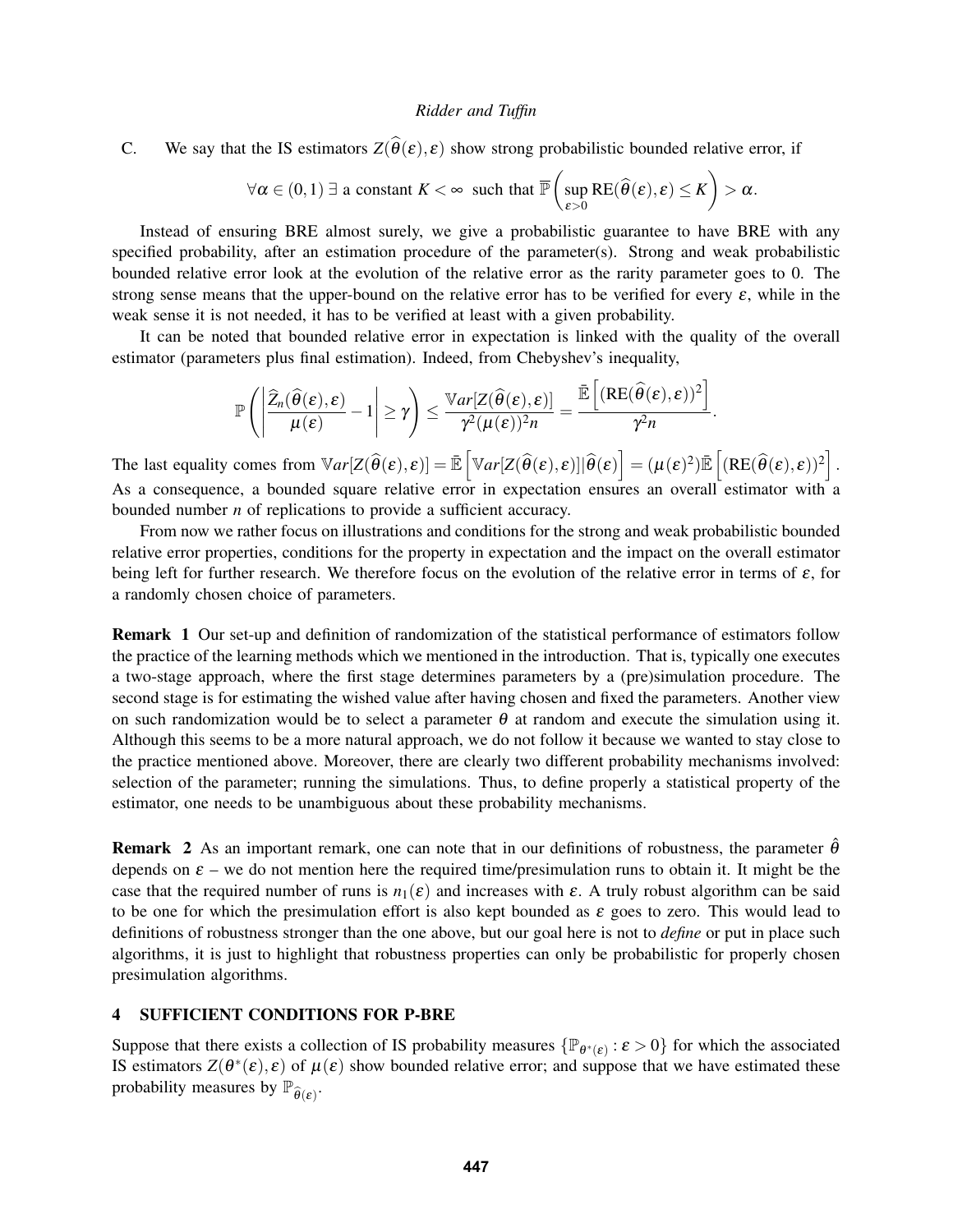**Proposition 1** Assume that for all  $\alpha \in (0,1)$  there exists  $K > 0$  such that for all  $\varepsilon > 0$ 

$$
\overline{\mathbb{P}}\left(\sup_{x:g_{\varepsilon}(x)\neq 0}\frac{d\mathbb{P}_{\theta^*(\varepsilon)}(x)}{d\mathbb{P}_{\widehat{\theta}(\varepsilon)}(x)}\leq K\right)>\alpha.
$$
\n(6)

 $\Box$ 

Then the IS estimators  $Z(\widehat{\theta}(\varepsilon), \varepsilon)$  show weak probabilistic bounded relative error.

*Proof.* According to (5), as the estimators  $Z(\theta^*(\varepsilon), \varepsilon)$  show bounded relative error, there is a constant *K*' such that for all  $\varepsilon > 0$ ,  $\mathbb{E}_{\theta^*(\varepsilon)}[Z^2(\theta^*(\varepsilon), \varepsilon)] \le K' \mu^2(\varepsilon)$ . Choose  $\varepsilon > 0$  arbitrary, and let  $\omega \in \overline{\Omega}$  such that for  $\theta \stackrel{\text{def}}{=} \widehat{\theta}(\varepsilon)(\omega)$  the inequality in (6) holds; i.e.,  $\sup_{x:g_{\varepsilon}(x)\neq 0} \frac{d\mathbb{P}_{\theta^*(\varepsilon)}(x)}{d\mathbb{P}_{\theta}(x)} \leq K$ . Then,

$$
\mathbb{E}_{\theta}[Z^{2}(\theta,\varepsilon)] = \int g(x)^{2} \left(\frac{d\mathbb{P}(x)}{d\mathbb{P}_{\theta}(x)}\right)^{2} d\mathbb{P}_{\theta}(x) = \int g(x)^{2} \left(\frac{d\mathbb{P}(x)}{d\mathbb{P}_{\theta^{*}(\varepsilon)}(x)}\right)^{2} \left(\frac{d\mathbb{P}_{\theta^{*}(\varepsilon)}(x)}{d\mathbb{P}_{\theta}(x)}\right) d\mathbb{P}_{\theta^{*}(\varepsilon)}[x]
$$
\n
$$
\leq K \int g(x)^{2} \left(\frac{d\mathbb{P}(x)}{d\mathbb{P}_{\theta^{*}(\varepsilon)}(x)}\right)^{2} d\mathbb{P}_{\theta^{*}(\varepsilon)}(x) = K \mathbb{E}_{\theta^{*}(\varepsilon)}\left[g(X)^{2} \left(\frac{d\mathbb{P}(X)}{d\mathbb{P}_{\theta^{*}(\varepsilon)}(X)}\right)^{2}\right]
$$
\n
$$
= K \mathbb{E}_{\theta^{*}(\varepsilon)}[Z^{2}(\theta^{*}(\varepsilon), \varepsilon)] \leq KK'\mu^{2}(\varepsilon).
$$

Thus, choose  $\tilde{K} = KK'$ , then for all  $\varepsilon > 0$   $\left\{ \sup_{x:g(x)\neq 0} \frac{d\mathbb{P}_{\theta^*(\varepsilon)}(x)}{d\mathbb{P}_{\theta(x)}(x)} \right\}$  $\frac{d\mathbb{P}_{\theta^*(\varepsilon)}(x)}{d\mathbb{P}_{\hat{\theta}(\varepsilon)}(x)} \leq K$   $\left\{\frac{\mathbb{E}_{\hat{\theta}(\varepsilon)}[Z^2(\hat{\theta}(\varepsilon), \varepsilon)]}{\mu^2(\varepsilon)}\right\}$  $\frac{Z^2(\widehat{\theta}(\varepsilon), \varepsilon)]}{\mu^2(\varepsilon)}, \leq \tilde{K}$ , and  $\forall \alpha \in (0,1) \; \exists \tilde{K} < \infty \; \text{ such that } \forall \varepsilon > 0 \; \overline{\mathbb{P}} \Big( \text{RE}(\widehat{\theta}(\varepsilon), \varepsilon) \leq \tilde{K} \Big) > \alpha.$  $\Box$ 

**Proposition 2** Assume that for all  $\alpha \in (0,1)$  there exists a finite constant *K* such that

$$
\overline{\mathbb{P}}\left(\sup_{\varepsilon>0}\sup_{x:g_{\varepsilon}(x)\neq 0}\frac{d\mathbb{P}_{\theta^*(\varepsilon)}(x)}{d\mathbb{P}_{\widehat{\theta}(\varepsilon)}(x)}\leq K\right)>\alpha.
$$

Then the IS estimators  $Z(\hat{\theta}(\varepsilon), \varepsilon)$  show strong probabilistic bounded relative error.

*Proof.* The proof follows the same line of reasoning as the proof of Proposition 1.

Example 3 Coming back to Example 1, we know from the central limit theorem for a ratio of estimators (Asmussen and Glynn 2007) that, if we note  $\hat{d}_{n_1} = \frac{1}{n_1} \sum_{i=1}^{n_1} X_i I\{X_i \le \varepsilon\}$ , the law of  $\sqrt{n_1}(\hat{\theta}_{n_1}-\theta^*)$  $\frac{(\sigma_{n_1}-\sigma)}{\sigma/\hat{d}_{n_1}}$  converges when  $n_1 \rightarrow \infty$  to a Normal law with mean 0 and variance 1, where

$$
\sigma^2 = \sigma^2[I\{X \leq \varepsilon\}] - 2\theta^* \text{Cov}[I\{X \leq \varepsilon\}, XI\{X \leq \varepsilon\}] + (\theta^*)^2 \sigma^2[XI\{X \leq \varepsilon\}]
$$
  
\n
$$
= \mathbb{P}[X \leq \varepsilon](1 - \mathbb{P}[X \leq \varepsilon]) - 2\theta^* \mathbb{E}[XI\{X \leq \varepsilon\}] (1 - \mathbb{P}[X \leq \varepsilon]) + (\theta^*)^2 (\mathbb{E}[X^2 I\{X \leq \varepsilon\}] - (\mathbb{E}[XI\{X \leq \varepsilon\}])^2)
$$
  
\n
$$
= -e^{-\lambda \varepsilon}(1 - e^{-\lambda \varepsilon})
$$
  
\n
$$
+ \left(\frac{1 - e^{-\lambda \varepsilon}}{(1 - e^{-\lambda \varepsilon})/\lambda - \varepsilon e^{-\lambda \varepsilon}}\right)^2 \left(-\varepsilon^2 e^{-\lambda \varepsilon} - 2\frac{\varepsilon e^{-\lambda \varepsilon}}{\lambda} + 2\frac{1 - e^{-\lambda \varepsilon}}{\lambda^2} - ((1 - e^{-\lambda \varepsilon})/\lambda - \varepsilon e^{-\lambda \varepsilon})^2\right).
$$

Then  $|\hat{\theta}_{n_1} - \theta^*| \leq c_{\alpha} \frac{\sigma}{\hat{d}_{n_1} \sqrt{n_2}}$  $\frac{\sigma}{\sqrt{n_1}}$  with probability α where  $c_\alpha$  is the  $(1+\alpha)/2$  quantile of the standard normal distribution. Let  $n_1 = n_1(\varepsilon)$  be large enough so the relative error is bounded by  $\delta < 1$  independent of  $\varepsilon$ , i.e.,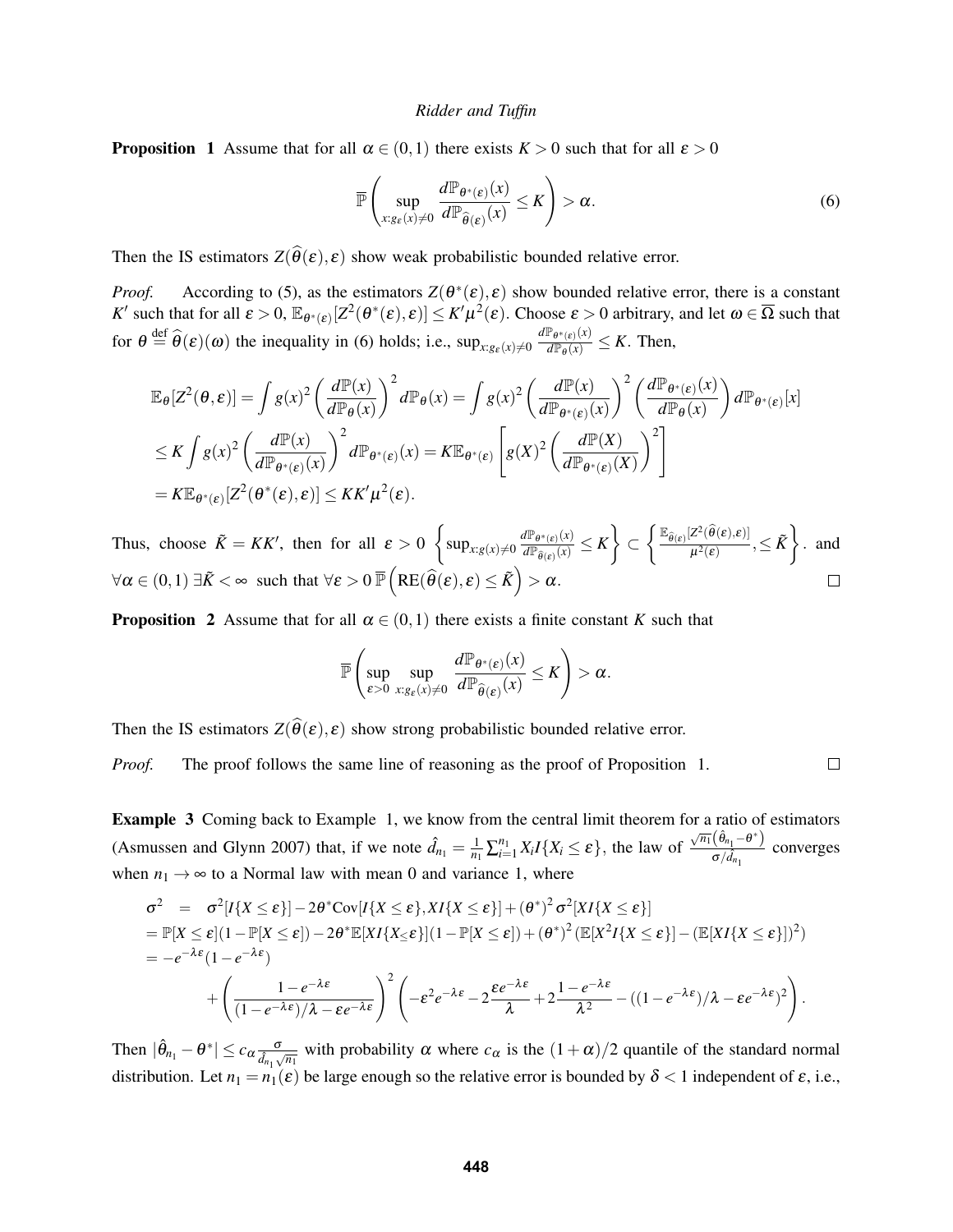the right hand-side of the above equation upper bounded by  $\delta\theta^*$ , or more exactly  $n_1 \geq ((c_{\alpha}\sigma)/(\mathbb{E}[\hat{d}]\delta\theta^*))^2$ . Then, with probability  $\alpha$ ,

$$
\sup_{x:g(x)\neq 0}\frac{d\mathbb{P}_{\theta^*}[x]}{d\mathbb{P}_{\hat{\theta}_{n_1}}[x]}=\sup_{0\leq x\leq \varepsilon}\frac{\theta^*e^{-\theta^*x}}{\hat{\theta}_{n_1}e^{-\hat{\theta}_{n_1}x}}=\sup_{0\leq x\leq \varepsilon}\frac{\theta^*}{\hat{\theta}_{n_1}}e^{(\hat{\theta}_{n_1}-\theta^*)x}\leq \frac{1}{1-\delta}e^{\delta\theta^*\varepsilon}.
$$

As, for  $\varepsilon$  small enough,  $\theta^* \varepsilon \leq 3$  from (4), one can apply Proposition 2 with  $K = \frac{1}{1-\delta}e^{3\delta}$ .  $\Box$ 

#### 5 HIGHLY RELIABLE MARKOVIAN SYSTEMS

Our previous sections were dealing with general probability distributions, but many models used in simulation are Markov chains. We therefore consider rare events in the context of discrete-time Markov chains  $\{X_n, n = 0, 1, ...\}$  on a constant finite state space  $\mathscr{S}$ . Let  $\Omega_X$  be the space of all sample paths of finite lengths  $\mathbf{x} = (x_0, x_1, \dots, x_{T(\mathbf{x})})$ ,  $T(\mathbf{x}) \in \{1, 2, \dots\}$ , with sigma-algebra  $\mathscr{F}_X$ . Denote a matrix of transition probabilities by  $\theta = (\theta_{ij})_{i,j \in \mathcal{S}}$ . Associate with each matrix  $\theta$  a probability measure  $\mathbb{P}_{\theta}$  on  $(\Omega_X, \mathcal{F}_X)$ . Let Θ be the family of all matrices of transition probabilities; specifically, we consider a given collection of matrices  $\{\overline{\theta}(\varepsilon)\}\subset\Theta$ , parameterized by  $\varepsilon>0$ . We call these the default or nominal matrices.

Furthermore, we assume here that the state space contains a perfect state 0, a set *B* of failed states, and the set *U* of remaining 'up' states, i.e.,  $\mathscr{S} = \{0\} \cup U \cup B$ . For any  $\mathbf{x} \in \Omega_{X}$  we define  $T(\mathbf{x}) = \inf\{n :$  $x_n \in \{0\} \cup B$ , the stopping time of "return" to 0 or reaching failure, and for any state  $i \in \mathcal{S}$  we let  $\mu_i(\varepsilon) = \mathbb{P}_{\overline{\theta}(\varepsilon)}(X_{T(\mathbf{X})} \in B | X_0 = i) = \mathbb{E}_{\overline{\theta}(\varepsilon)}[I\{X_{T(\mathbf{X})} \in B\} | X_0 = i]$  the probability of reaching a failed state before the perfect state given that we start in *i*. Note that  $\mu_0(\varepsilon) = 0$  and  $\mu_i(\varepsilon) = 1$  whenever  $i \in B$ . The purpose is to estimate  $\mu(\varepsilon) = \sum_{i \in \mathcal{S}} \theta(\varepsilon)_{0i} \mu_i(\varepsilon)$ , the probability that after leaving the perfect state 0, the chain will hit the failure set *B* before returning to 0. We assume that  $\mu(\varepsilon) \to 0$  as  $\varepsilon \to 0$ . We are interested in efficient IS estimators of these performance measures. More on this type of model and specific IS schemes can be found in L'Ecuyer and Tuffin (2012), Nakayama (1996), Rubino and Tuffin (2009), Shahabuddin (1994).

**Example** 4 As a toy example, consider birth-death type of Markov chains on  $\mathcal{S} = \{0,1,\ldots,b\}$  for a finite constant *b*; thus we consider only transition probabilities satisfying  $\theta_{i,i+1} + \theta_{i,i-1} = 1$ ; we let the states 0 and *b* be absorbing. Let  $T(\mathbf{x}) = \inf\{n : x_n \in \{0, b\}\}\.$  For each  $\theta \in \Theta$  we assume that  $\mathbb{P}_{\theta}(T(\mathbf{X}) < \infty) = 1$ , with  $\mathbb{P}_{\theta}(X_{T(\mathbf{X})} = b | X_0 = i) > 0$  for all  $i \neq 0$ . Suppose that the nominal matrices  $\overline{\theta}(\varepsilon) \in \Theta$  satisfy max<sub>*i*=1,...,*b*−1</sub>  $\overline{\theta}(\varepsilon)$ ,*i*,*i*+1</sub>  $\leq \varepsilon$ . Finally, define  $\mu_i(\varepsilon) = \mathbb{P}_{\overline{\theta}(\varepsilon)}(X_{T(\mathbf{X})} = b | X_0 = i)$ : the probability of absorption in state *b* when the chain starts in state *i*.  $\square$ 

Suppose that for each  $\varepsilon > 0$  there is besides the nominal matrix  $\overline{\theta}(\varepsilon)$  some other transition matrix  $\theta(\varepsilon) \in \Theta$ , such that  $\theta(\varepsilon)_{ij} > 0$  whenever  $\overline{\theta}(\varepsilon)_{ij} > 0$ . This matrix is called the reference matrix, and it induces an unbiased IS estimator of  $\mu(\varepsilon)$  by  $Z(\theta(\varepsilon), \varepsilon) \stackrel{\text{def}}{=} L(\mathbf{X}; \overline{\theta}(\varepsilon), \theta(\varepsilon)) I\{X_{T(\mathbf{X})} \in B\}$  with likelihood ratio  $L(\mathbf{x}; \overline{\theta}(\varepsilon), \theta(\varepsilon)) \stackrel{\text{def}}{=} \frac{d\mathbb{P}_{\overline{\theta}(\varepsilon)}(\mathbf{x})}{d\mathbb{P}_{\theta(\varepsilon)}(\mathbf{x})}$  $\frac{d\mathbb{P}_{\overline{\boldsymbol{\theta}}(\boldsymbol{\varepsilon})}(\mathbf{x})}{d\mathbb{P}_{\boldsymbol{\theta}(\boldsymbol{\varepsilon})}(\mathbf{x})} = \prod_{n=0}^{T(\mathbf{x})-1}$  $T(\mathbf{x})-1$   $\overline{\theta}(\varepsilon)_{x_n,x_{n+1}}$ <br>*n*=0  $\overline{\theta(\varepsilon)_{x_n,x_{n+1}}}$  $\frac{\partial^2 (c) x_n x_{n+1}}{\partial ( \varepsilon)_{x_n,x_{x+1}}}, \ \ \mathbf{x} \in \Omega_X.$ 

Recall that the zero-variance probability measure is induced by taking reference matrices  $\theta^{(ZV)}(\varepsilon) \in \Theta$ for which

$$
d\mathbb{P}_{\theta(\varepsilon)^{(ZV)}}(\mathbf{x}) = \frac{I\{x_{T(\mathbf{x})} \in B\} d\mathbb{P}_{\overline{\theta}(\varepsilon)}(\mathbf{x})}{\mu(\varepsilon)}, \quad \mathbf{x} \in \Omega_X.
$$
 (7)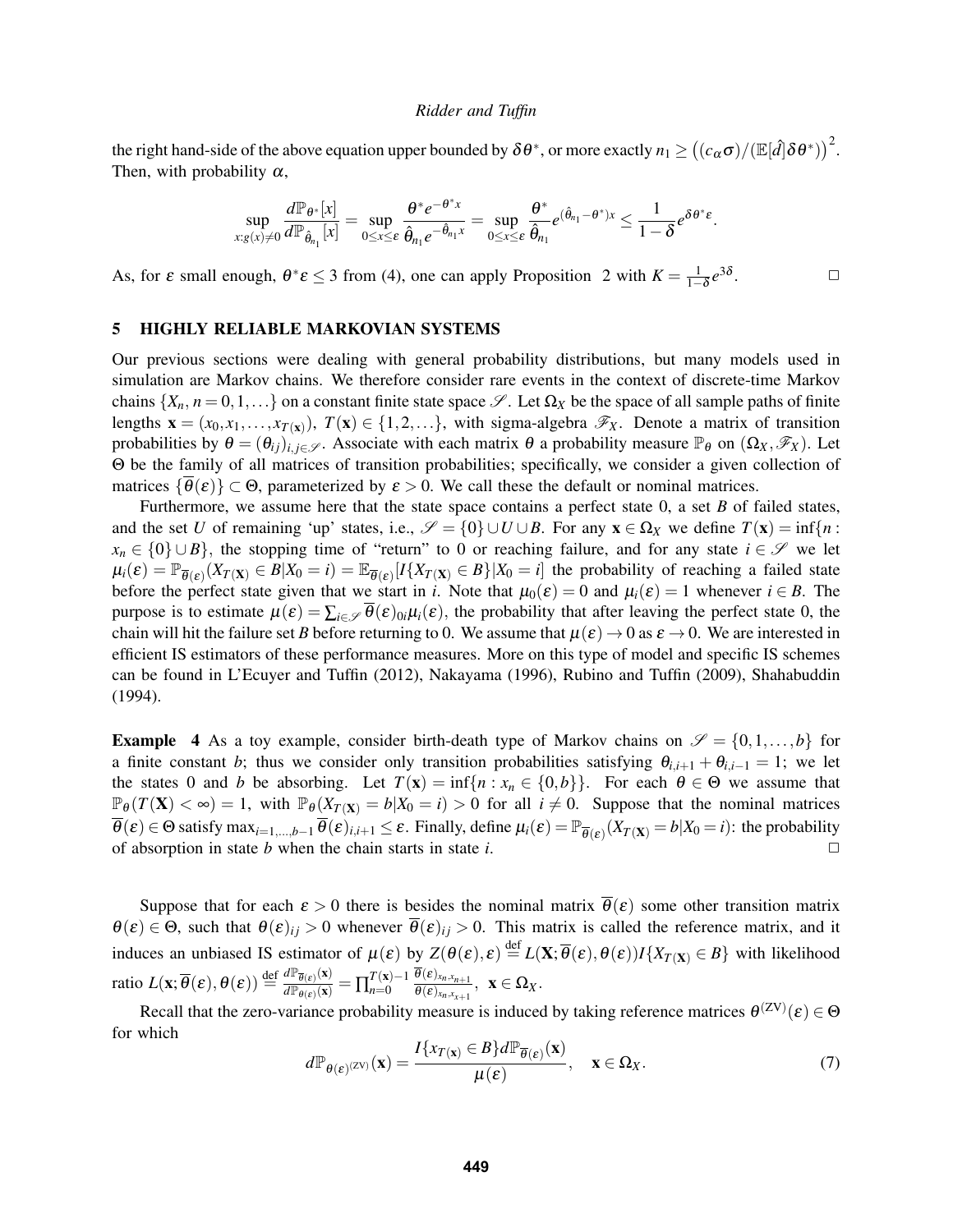It is known from L'Ecuyer and Tuffin (2012) that a matrix  $\theta(\varepsilon)^{(ZV)}$  with  $\forall i, j \in \mathscr{S}, i \neq j$ ,  $\theta(\varepsilon)_{i,j}^{(ZV)} =$  $\overline{\theta}(\varepsilon)_{i,j}\mu_j(\varepsilon)$  $\mu_i(\varepsilon)$ . For instance, in the setting of Example 4, it gives

$$
\theta(\varepsilon)_{i,i+1}^{(\text{ZV})} = \frac{\overline{\theta}(\varepsilon)_{i,i+1} \mu_{i+1}(\varepsilon)}{\mu_i(\varepsilon)}.
$$
\n(8)

We shall consider a sufficient condition for probabilistic bounded relative error. Denote by  $\overline{\mathbb{P}}_{\hat{\theta}(\varepsilon)}$  the probability measure on  $(\Theta, \mathscr{F}_{\Theta})$  induced by the rv  $\widehat{\theta}(\varepsilon) : \overline{\Omega} \to \Theta$ .

**Proposition 3** Assume that for all  $\alpha \in (0,1)$  there exist finite constants  $K_1, K_2 > 0$  such that for all  $\varepsilon > 0$ the (random) parameters are close enough the to zero-variance ones with probability at least  $\alpha$ :

$$
\overline{\mathbb{P}}\left(K_1 \leq \sup_{i,j \in \mathscr{S}, \theta^{(\mathrm{ZV})}(\varepsilon)_{ij} \neq 0} \frac{\theta^{(\mathrm{ZV})}(\varepsilon)_{ij}}{\widehat{\theta}(\varepsilon)_{ij}} \leq K_2\right) > \alpha.
$$
\n(9)

Then, under the assumption that cycles have  $\mathbb{P}_{\overline{\theta}(\varepsilon)}$ -probability  $O(\varepsilon^{\delta})$  for some constant  $\delta > 0$ , the IS estimators  $Z(\widehat{\theta}(\varepsilon), \varepsilon)$  show weak probabilistic bounded relative error.

*Proof.* Choose  $\varepsilon > 0$  and a reference transition matrix  $\theta = \theta(\varepsilon)$  from a realization of  $\hat{\theta}(\varepsilon)$  such that

$$
K_1 \leq \sup_{i,j \in \mathscr{S}, \theta^{(ZV)}(\varepsilon)_{ij} \neq 0} \leq \frac{\theta^{(ZV)}(\varepsilon)_{ij}}{\theta} \leq K_2.
$$

We wish to show that there is a constant  $\tilde{K}$  which does not depend on  $\varepsilon$ , such that  $\frac{\mathbb{E}_{\theta}[Z^2(\theta,\varepsilon)]}{u^2(\varepsilon)}$  $\frac{[Z^2(\theta,\varepsilon)]}{\mu^2(\varepsilon)} \leq \tilde{K}$ . Then P-BRE follows from the fact that, by assumption,  $\theta = \theta(\varepsilon)$  is a realization of  $\widehat{\theta}(\varepsilon)$  such that  $\sup_{i,j \in \mathcal{S}} \frac{\theta^{(ZV)}(\varepsilon)_{ij}}{\theta} \le K_2$ with probability at least  $\alpha$ .

Note that we can rewrite this ratio using the expression for the zero-variance probability measure given in (7) which says that  $\frac{I\{X_T(\mathbf{x})\in B\}L^2(\mathbf{X};\overline{\theta}(\varepsilon);\theta^{(ZV)}(\varepsilon))}{\mu^2(\varepsilon)}$  $\frac{(\mathbf{A}, \mathbf{b}, \mathbf{c}), \mathbf{b}, \cdots, (\mathbf{c})}{\mu^2(\varepsilon)} = 1$  a.s., and then bound it using that  $\theta$  in the set given in (9):

$$
\frac{\mathbb{E}_{\theta}[Z^{2}(\theta,\varepsilon)]}{\mu^{2}(\varepsilon)} = \frac{\mathbb{E}_{\theta}[I\{X_{T(\mathbf{X})} \in B\} L^{2}(\mathbf{X};\overline{\theta}(\varepsilon);\theta)]}{\mu^{2}(\varepsilon)}
$$
\n
$$
= \frac{\mathbb{E}_{\theta}[I\{X_{T(\mathbf{X})} \in B\} L^{2}(\mathbf{X};\overline{\theta}(\varepsilon);\theta^{(ZV)}(\varepsilon)) L^{2}(\mathbf{X};\theta^{(ZV)}(\varepsilon);\theta)]}{\mu^{2}(\varepsilon)}
$$
\n
$$
= \mathbb{E}_{\theta}[I\{X_{T(\mathbf{X})} \in B\} L^{2}(\mathbf{X};\theta^{(ZV)}(\varepsilon);\theta)] = \mathbb{E}_{\theta}\left[I\{X_{T(\mathbf{X})} \in B\} \left(\frac{d\mathbb{P}_{\theta^{(ZV)}(\varepsilon)}}{d\mathbb{P}_{\theta}}(\mathbf{X})\right)^{2}\right] \leq \mathbb{E}_{\theta}[K_{2}^{2T(\mathbf{X})}].
$$

Define  $\mathscr{A}(i)$  to be the set of sample paths that, starting in state  $i \in \mathscr{S}$ , reach the failure set before state 0 without cycles:  $\mathscr{A}(i) = \{ \mathbf{x} \in \Omega_X : x_0 = i; x_{\mathcal{T}(\mathbf{x})} \in \mathcal{B}$ ; no cycles}. Let  $\mathscr{A} = \bigcup_{i \in \mathscr{S}} \mathscr{A}(i)$ . Because the state space  $\mathscr S$  is finite, there is a finite constant *m* such that for any  $\varepsilon > 0$  all sample paths  $x \in \mathscr A$  have length  $T(\mathbf{x}) < m$ . Denote  $p_0(\varepsilon) = \mathbb{P}_{\theta}(\mathscr{A})$ . Note that  $p_0$  depends on  $\varepsilon$  because transition matrix  $\theta = \theta(\varepsilon)$  refers to the estimate  $\hat{\theta}(\varepsilon)$  of the zero-variance matrix for the  $\varepsilon$ -problem.

Clearly,  $\mathbb{P}_{\theta}(T(\mathbf{X}) \ge m) \le \mathbb{P}_{\theta}(\mathscr{A}^c) = 1 - p_0(\varepsilon)$ . From this we can reason that  $\mathbb{P}_{\theta}(T(\mathbf{X}) \ge km) \le$  $(1-p_0(\varepsilon))^k$  for all  $k = 0, 1, \ldots$  (see also the proof of Theorem 1 in L'Ecuyer and Tuffin (2012)). Hence,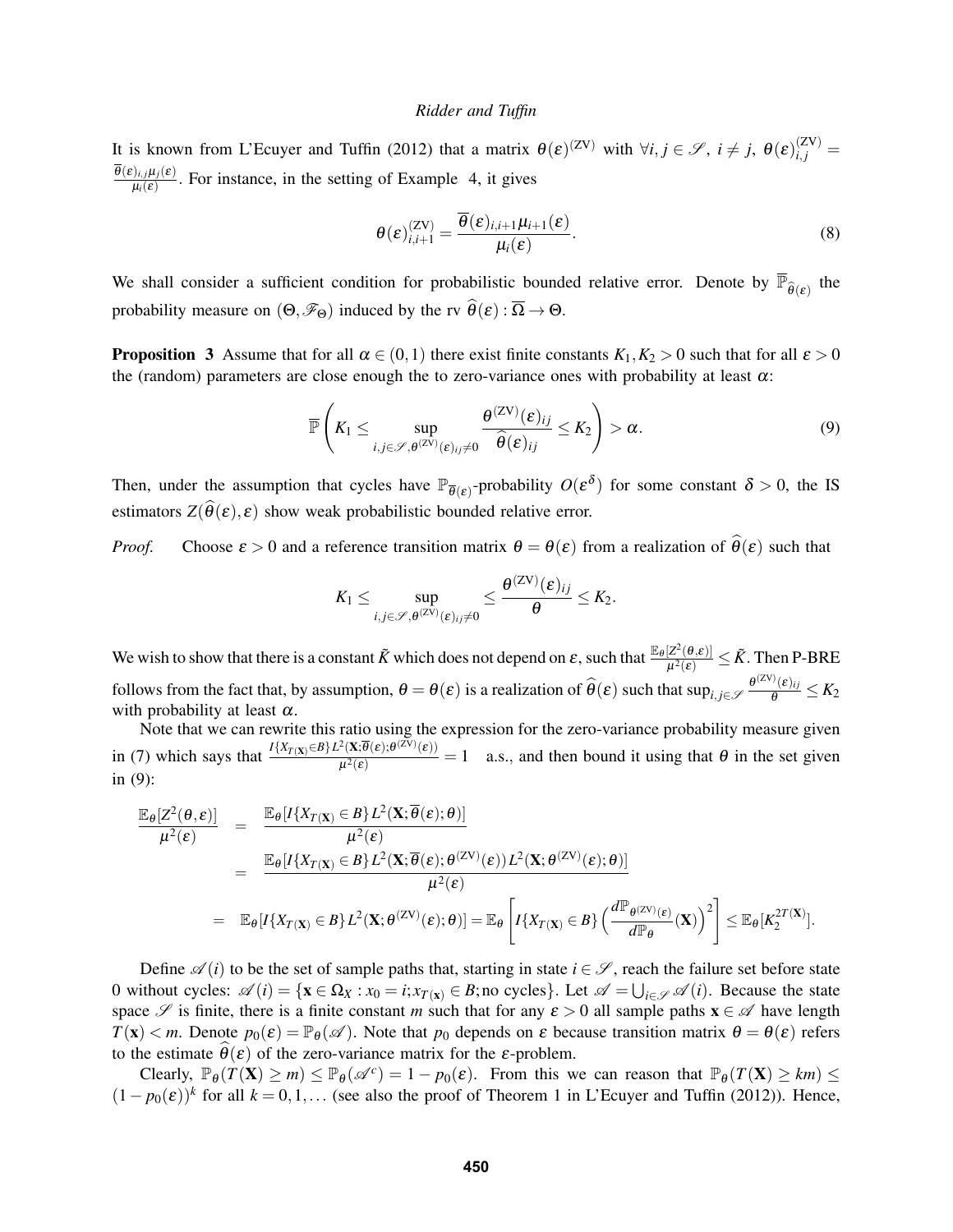$T(\mathbf{X})/m$  is stochastically smaller than a geometric rv *Y* (on 0,1,...) with parameter  $p_0(\varepsilon)$ . Using the expression of the generating function  $\mathbb{E}_{\theta}[z^Y]$  of *Y*, we get

$$
\mathbb{E}_{\theta}[K_2^{2T(\mathbf{X})}]=\mathbb{E}_{\theta}[(K_2^{2m})^{T(\mathbf{X})/m}]\leq \mathbb{E}_{\theta}[(K_2^{2m})^Y]=\frac{p_0(\varepsilon)}{1-(1-p_0(\varepsilon))K_2^{2m}},
$$

if we are able to prove that  $(1 - p_0(\varepsilon))K^{2m} < 1$  (for  $\varepsilon$  small enough). Then BRE will be obtained.

But, following exactly the proof of Theorem 2 in L'Ecuyer and Tuffin (2012), thanks to our assumptions, we can show that  $p_0(\varepsilon) \to 1$  as  $\varepsilon \to 0$ , hence the result. This basically comes from the fact that any path **x** is such that  $\mathbb{P}_{\theta}[x] = \Theta(\frac{\mathbb{P}[x]}{\mu(\varepsilon)}$  $\frac{\mathbb{P}[X]}{\mu(\varepsilon)}$  by expanding the probability of the path as the product of probabilities of individual transitions and using the bounds in terms of the zero-variance change of measure. As a consequence *dominant* paths (those of probability  $\Theta(\mu(\varepsilon))$  under the original distribution) have probability Θ(1) while non-dominant paths have probability *o*(1) and therefore  $p_0(\varepsilon)$  → 1.  $\Box$ 

#### 6 *M*/*M*/1/*b* MODEL

As a special case of Section 5 we consider a Markov chain on  $\mathscr{S} = \{0,1,\ldots,b\}$  for a finite constant *b* with transition probabilities

$$
\overline{\theta}(\varepsilon)_{i,i+1}=\varepsilon,\ \overline{\theta}(\varepsilon)_{i,i-1}=1-\varepsilon,\ \ (i=1,\ldots,b-1),
$$

for  $\varepsilon > 0$ . This models the discrete-time Markov chain associated with the continuous-time  $M/M/1/b$ Markov chain by embedding at the jump times. States 0 and *b* are absorbing,  $\overline{\theta}(\varepsilon)_{00} = 1$ ,  $\overline{\theta}(\varepsilon)_{bb} = 1$ . For instance, when  $\varepsilon = k^{-\delta}$  for some  $\delta > 0$  and  $k \to \infty$ , the decaying is polynomially fast. When  $\varepsilon = e^{-\delta k}$  for some  $\delta > 0$ , the decaying is exponentially fast as  $k \to \infty$ . The output function  $I\{x_{T(x)} = b\}$  is absorption in state *b*, where  $T(\mathbf{x})$  is the first entrance time in the absorption set, and  $I{A}$  denotes the indicator function of event *A*. Suppose that the chain starts in state *i*, then we denote

$$
\mu_i(\varepsilon) \stackrel{\text{def}}{=} \mathbb{P}_{\overline{\theta}(\varepsilon)}(X_{T(\mathbf{X})} = b | X_0 = i).
$$

Let  $\rho(\varepsilon) \stackrel{\text{def}}{=} (\overline{\theta}(\varepsilon)_{i,i-1})/(\overline{\theta}(\varepsilon)_{i,i+1}) = (1-\varepsilon)/\varepsilon$ . Then it is well-known, e.g., see Chapter XIV in Feller (1968), that

$$
\mu_i(\varepsilon) = \frac{\rho(\varepsilon)^i - 1}{\rho(\varepsilon)^b - 1}, \ i = 0, \dots, b.
$$
\n(10)

Specifically we are interested in  $\mu_1(\varepsilon)$  for  $\varepsilon \to 0$ :

$$
\mu_1(\varepsilon) = \frac{\rho(\varepsilon)-1}{\rho(\varepsilon)^b-1} = \frac{(1-\varepsilon)/\varepsilon-1}{(1-\varepsilon)^b/\varepsilon^b-1} = \frac{(1-2\varepsilon)\varepsilon^{b-1}}{(1-\varepsilon)^b-\varepsilon^b} = \Theta\left(\varepsilon^{b-1}\right), \ \varepsilon \to 0.
$$

Thus, the rare event probability  $\mu_1(\varepsilon)$  decays to 0 polynomially in  $\varepsilon$  as  $\varepsilon \to 0$ .

#### 6.1 An Estimator with Bounded Relative Error

Define transition matrices  $\{\theta^*(\varepsilon), \varepsilon > 0\}$  by  $\theta^*(\varepsilon)_{i,i+1} = \overline{\theta}(\varepsilon)_{i,i-1} = 1 - \varepsilon$ ,  $\theta^*(\varepsilon)_{i,i-1} = \overline{\theta}(\varepsilon)_{i,i+1} = \varepsilon$ ,  $(i = 1, 2, \dots, n)$  $1, \ldots, b-1$ ), for  $\varepsilon > 0$ . States 0 and *b* are again absorbing. It is known that by interchanging arrival and service jump probabilities the IS estimators show BRE when  $b \rightarrow \infty$  while keeping the transition probabilities  $\overline{\theta}(\varepsilon) \equiv \overline{\theta}$  not dependent on  $\varepsilon$ . The same holds true in our study of absorption probabilities for systems with constant state space as we shall show formally.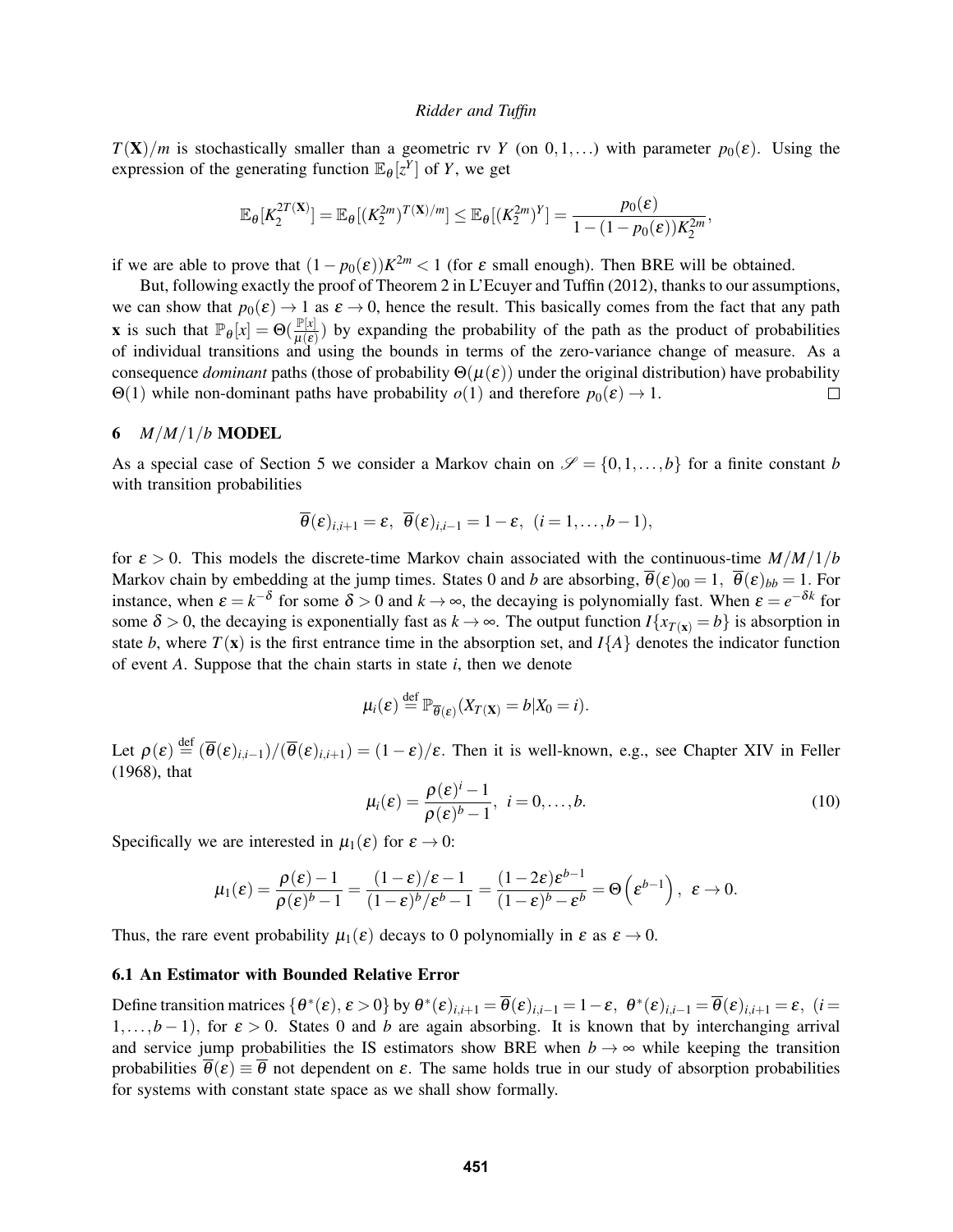**Proposition** 4 Suppose that we apply IS simulation with these  $\theta^*(\varepsilon)$  matrices to estimate  $\mu_1(\varepsilon)$ . Then the associated IS estimators  $Z(\theta^*(\varepsilon), \varepsilon)$  show bounded relative error.

*Proof.* Recall that  $Z(\theta^*(\varepsilon), \varepsilon) = \frac{d\mathbb{P}_{\overline{\theta}(\varepsilon)}(\mathbf{X})}{d\mathbb{P}_{\theta^*(\varepsilon)}(\mathbf{X})}$  $\frac{dP}{dP_{\theta^*(\varepsilon)}(X)} I\{X_{T(X)} = b\}$ . The likelihood ratio of a path **X** that reaches *b* equals

$$
\frac{d\mathbb{P}_{\overline{\theta}(\varepsilon)}(\mathbf{X})}{d\mathbb{P}_{\theta^*(\varepsilon)}(\mathbf{X})} = \prod_{i=1}^{b-1} \frac{\overline{\theta}(\varepsilon)_{i,i+1}}{\theta^*(\varepsilon)_{i,i+1}} \times \prod_{i=2}^{b-1} \left(\frac{\overline{\theta}(\varepsilon)_{i,i-1}}{\theta^*(\varepsilon)_{i,i-1}} \frac{\overline{\theta}(\varepsilon)_{i-1,i}}{\theta^*(\varepsilon)_{i-1,i}}\right)^{N_i(\mathbf{X})},
$$

where the second  $\Pi$ -factor takes into account all cycles:  $N_i(\mathbf{X})$  is the number of times the cycle  $i \to i-1 \to i$ occurs. By definition of the IS transition probabilities  $\theta^*(\varepsilon)_{ij}$ , this cycle product equals 1. Thus

$$
\mathbb{E}_{\theta^*(\varepsilon)}[Z^2(\theta^*(\varepsilon),\varepsilon)] = \left(\prod_{i=1}^{b-1} \frac{\varepsilon}{1-\varepsilon}\right)^2 \mathbb{E}_{\theta^*(\varepsilon)}[I\{X_{T(X)} = b\}] = \left(\frac{\varepsilon}{1-\varepsilon}\right)^{2(b-1)} \mathbb{P}_{\theta^*(\varepsilon)}(X_{T(X)} = b).
$$

But  $\mathbb{P}_{\theta^*(\varepsilon)}(X_{T(\mathbf{X})}=b) = \frac{1-\rho(\varepsilon)^{-1}}{1-\rho(\varepsilon)^{-b}}$  $\frac{1-\rho(\varepsilon)^{-1}}{1-\rho(\varepsilon)^{-b}}$ , where  $\rho(\varepsilon)^{-1} = \frac{\varepsilon}{1-\varepsilon} \to 0$  with  $\varepsilon$ . So,

$$
\frac{\mathbb{E}_{\theta^*(\varepsilon)}[Z^2(\theta^*(\varepsilon), \varepsilon)]}{\mu_1(\varepsilon)^2} = \rho(\varepsilon)^{-2(b-1)} \frac{1 - \rho(\varepsilon)^{-1}}{1 - \rho(\varepsilon)^{-b}} \frac{(\rho(\varepsilon)^b - 1)^2}{(\rho(\varepsilon) - 1)^2} \stackrel{\text{(calculus)}}{=} \frac{1 - \rho(\varepsilon)^{-b}}{1 - \rho(\varepsilon)^{-1}} \le 2(1 - \rho(\varepsilon)^{-b}) < 2,
$$
\nor all  $\varepsilon < \varepsilon_0$  for which  $1 - \rho(\varepsilon_0)^{-1} > \frac{1}{2}$ .

for all  $\varepsilon < \varepsilon_0$  for which  $1 - \rho(\varepsilon_0)^{-1} > \frac{1}{2}$  $\frac{1}{2}$ .

Using (8) and (10) the zero-variance probability measure gives  $\theta(\varepsilon)_{i,i+1}^{(ZV)} = \varepsilon \frac{\rho(\varepsilon)^{i+1}-1}{\rho(\varepsilon)^{i-1}}$  $\frac{\rho(\boldsymbol{\varepsilon})^{i+1}-1}{\rho(\boldsymbol{\varepsilon})^i-1}, \,\, \boldsymbol{\theta}(\boldsymbol{\varepsilon})^{(\text{ZV})}_{i,i-1} = 0$  $(1-\varepsilon)\frac{\rho(\varepsilon)^{i-1}-1}{\rho(\varepsilon)^{i-1}}$  $\frac{\rho(\varepsilon)^{i-1}-1}{\rho(\varepsilon)^{i-1}}$ , for  $1 \le i \le b-1$ . Note that  $\theta(\varepsilon)_{1,0}^{(ZV)} = 0$ , thus  $\mathbb{P}_{\theta(\varepsilon)^{(ZV)}}(X_{T(X)} = b) = 1$ .

#### 6.2 Cross-Entropy Estimators

Applying the cross-entropy method with a pre-simulation sample size  $n_1$  results in estimates

$$
\widehat{\theta}(\varepsilon)_{i,i+1}[n_1] = \frac{\sum_{r=1}^{n_1} I\{\mathbf{X}_{T(\mathbf{X}^{(r)})}^{(r)} = b\} N_{i,i+1}(\mathbf{X}^{(r)})}{\sum_{r=1}^{n_1} I\{\mathbf{X}_{T(\mathbf{X}^{(r)})}^{(r)} = b\} \left(N_{i,i+1}(\mathbf{X}^{(r)}) + N_{i,i-1}(\mathbf{X}^{(r)})\right)},
$$
\n(11)

where  $X^{(r)}$  is the *r*-th simulated sample path, and  $N_{i,i+1}(X)$  counts the number of transitions  $i \to i+1$  on the sample path **X**. The simulations have been executed under  $\mathbb{P}_{\overline{\theta}(\varepsilon)}$  but  $\mathbb{P}_{\theta(\varepsilon)}$  could also be used, in which case the numerator and denominator in (11) should include the likelihood ratio  $L(X^{(r)}; \overline{\theta}( \epsilon), \theta( \epsilon))$ . In both cases, we obtain

$$
\lim_{n_1 \to \infty} \widehat{\theta}(\varepsilon)_{i,i+1}[n_1] = \frac{\mathbb{E}_{\overline{\theta}(\varepsilon)}[I\{\mathbf{X}_T(\mathbf{x}) = b\} N_{i,i+1}(\mathbf{X})]}{\mathbb{E}_{\overline{\theta}(\varepsilon)}[I\{\mathbf{X}_T(\mathbf{x}) = b\} (N_{i,i+1}(\mathbf{X}) + N_{i,i-1}(\mathbf{X})] } = \theta(\varepsilon)_{i,i+1}^{(\mathbf{ZV})} \quad \text{a.s.}
$$
\n(12)

The last equality in (12) has been shown in Ridder (2010). Estimator (11) satisfies the central limit theorem, see for instance Asmussen and Glynn (2007), page 107):

$$
\sqrt{n_1} \left( \widehat{\boldsymbol{\theta}}(\boldsymbol{\varepsilon})_{i,i+1}[n_1] - \boldsymbol{\theta}(\boldsymbol{\varepsilon})_{i,i+1}^{(\text{ZV})} \right) \stackrel{d}{\rightarrow} N(0, \sigma^2(\boldsymbol{\varepsilon})) \qquad (n_1 \to \infty)
$$

for some  $\sigma^2(\varepsilon)$ . Apply the delta method for obtaining an expression for the variance  $\sigma^2(\varepsilon)$ . Hence, denoting  $z_{1-\alpha/2}$  the  $1-\alpha/2$  quantile of the standard normal distribution, we get for  $n_1$  large enough

$$
\overline{\mathbb{P}}_{\widehat{\theta}(\varepsilon)}\left(\left|\widehat{\theta}(\varepsilon)_{i,i+1}[n_1]-\theta(\varepsilon)_{i,i+1}^{(\text{ZV})}\right|
$$